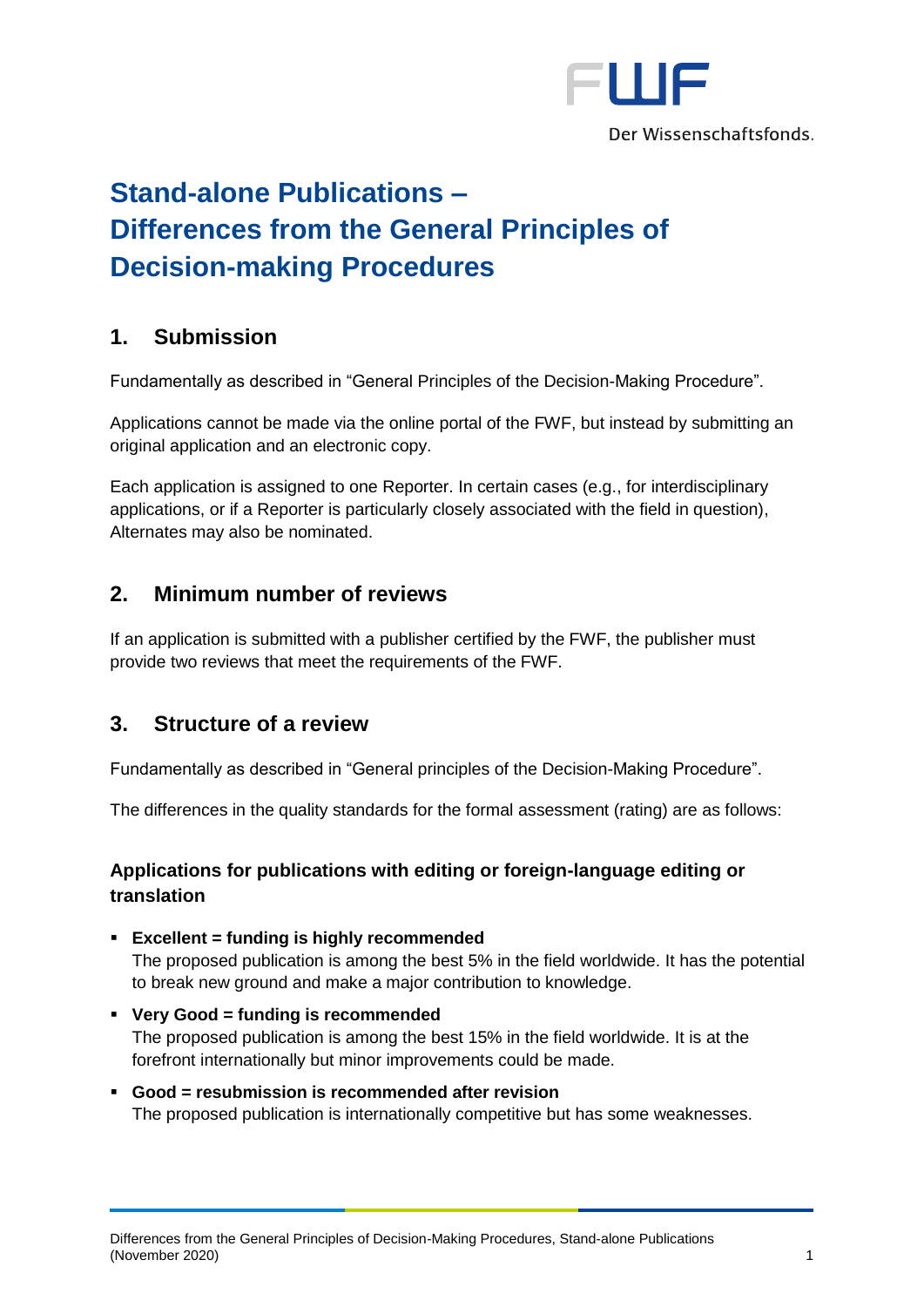

- **Average = before resubmission major revisions are required** The proposed publication will provide some new insights, but has significant weaknesses.
- **Poor = rejection is recommended** The proposed publication is weak.

### **Applications for new digital publication formats**

▪ **Excellent = funding is highly recommended** The proposed publication is among the best 5 % in the field worldwide. It has the potential to break new ground and make a major contribution to knowledge. The applicant and the team involved, if applicable, possess exceptional qualifications by international standards.

#### ▪ **Very Good = funding is recommended**

The proposed publication is among the best 15 % in the field worldwide. It is at the forefront internationally but minor improvements could be made. The applicant and the team involved, if applicable, possess very good qualifications by international standards.

#### ▪ **Good = resubmission is recommended after revision**

The proposed publication is internationally competitive but has some weaknesses, and/or the applicant and the team involved, if applicable, possess good qualifications by international standards.

- **Average = before resubmission major revisions are required** The proposed publication will provide some new insights, but has significant weaknesses and/or the applicant and the team involved, if applicable, possess sufficient qualifications by international standards.
- **Poor = rejection is recommended** The proposed publication is weak and/or the applicant and the team involved, if applicable, are insufficiently qualified by international standards.

#### **Applications for scientific/academic journals**

▪ **Excellent = funding is highly recommended** The proposed journal is among the best 5 % in the field worldwide. It has the potential to break new ground and make a major contribution to knowledge.

The applicant and the team involved, if applicable, possess exceptional qualifications by international standards.

▪ **Very Good = funding is recommended**

The proposed journal is among the best 15 % in the field worldwide. It is at the forefront internationally but minor improvements could be made.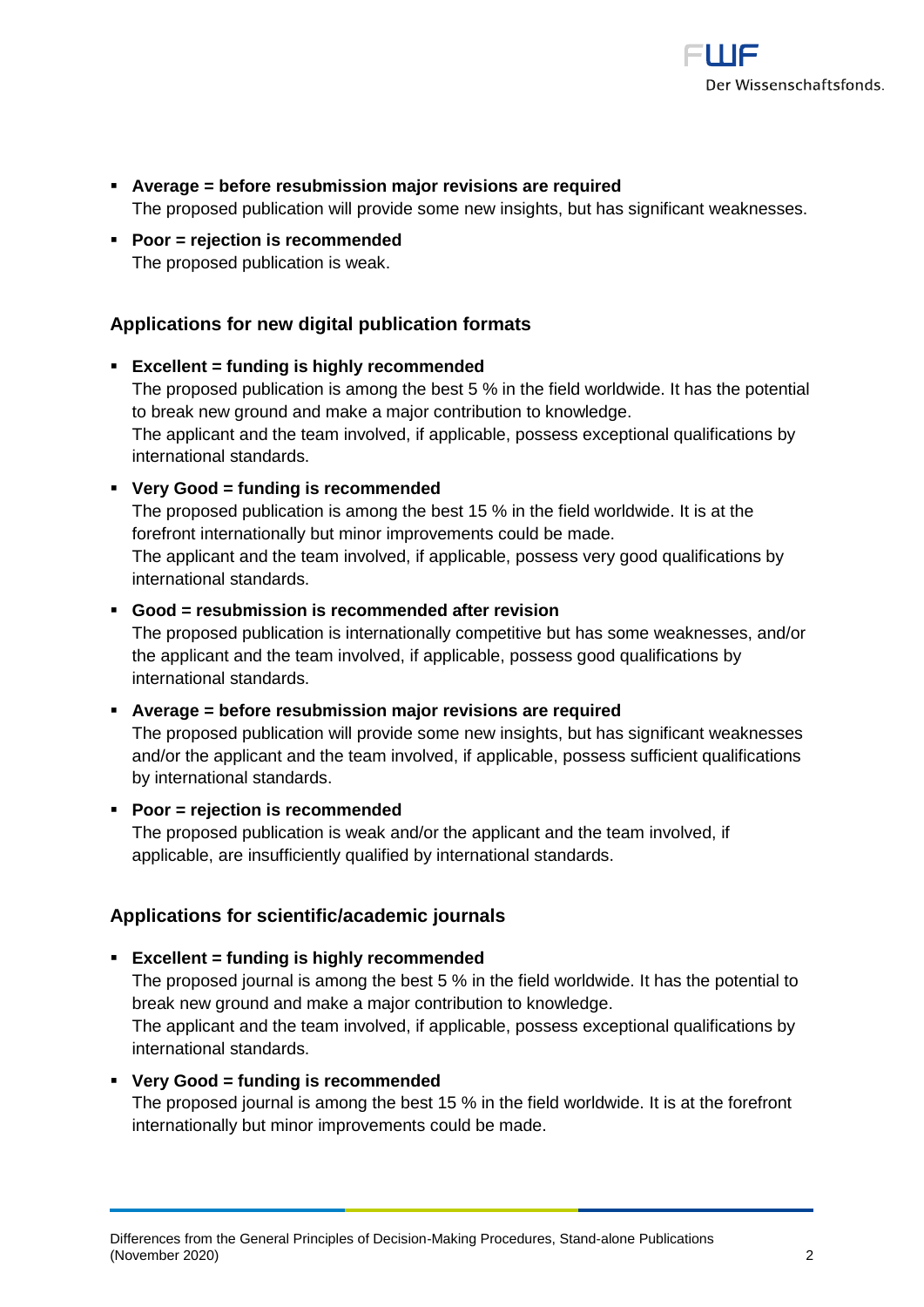

The applicant and the team involved, if applicable, possess very good qualifications by international standards.

- **Good = resubmission is recommended after revision** The proposed journal is internationally competitive but has some weaknesses, and/or the applicant and the team involved, if applicable, possess good qualifications by international standards.
- **Average = before resubmission major revisions are required** The proposed journal will provide some new insights, but has significant weaknesses and/or the applicant and the team involved, if applicable, possess sufficient qualifications by international standards.
- **Poor = rejection is recommended** The proposed journal is weak and/or the applicant and the team involved, if applicable, are insufficiently qualified by international standards. Reviews are not obtained for applications involving FWF-certified publishers.

# **4. Funding decision**

Fundamentally as described in "General principles of the Decision-Making Procedure".

Before the Board takes its decision, each application is discussed by the Commission for Stand-alone Publications, which makes recommendations to the Board. The Reporters responsible for the application present it to the Commission, taking into consideration the comment(s) of the respective alternates (if Alternates have been nominated), the respective proposals and the key points of the reviews received.

For the Stand-Alone Publications programme no bonuses can be offered.

The standardised reasons for rejection differ as follows

|                | standardised reasons for rejection                                                                                                                                                                                                                                                                                                                                                                                                                                                           |
|----------------|----------------------------------------------------------------------------------------------------------------------------------------------------------------------------------------------------------------------------------------------------------------------------------------------------------------------------------------------------------------------------------------------------------------------------------------------------------------------------------------------|
| C <sub>1</sub> | The review of your application was entirely positive. However, the reviewers<br>expressed even greater support for other applications. For budget-related reasons,<br>the FWF can currently only approve those applications which receive the most<br>favourable reviews and ratings; this means that your application could not be<br>approved. If you choose to resubmit your application, please place greater<br>emphasis on the strengths in order to improve your chances of approval. |
|                | The choice of the publisher and/or the chosen form of publication were assessed as<br>unsuitable. If you choose to resubmit your application, these aspects need to be<br>considered.                                                                                                                                                                                                                                                                                                        |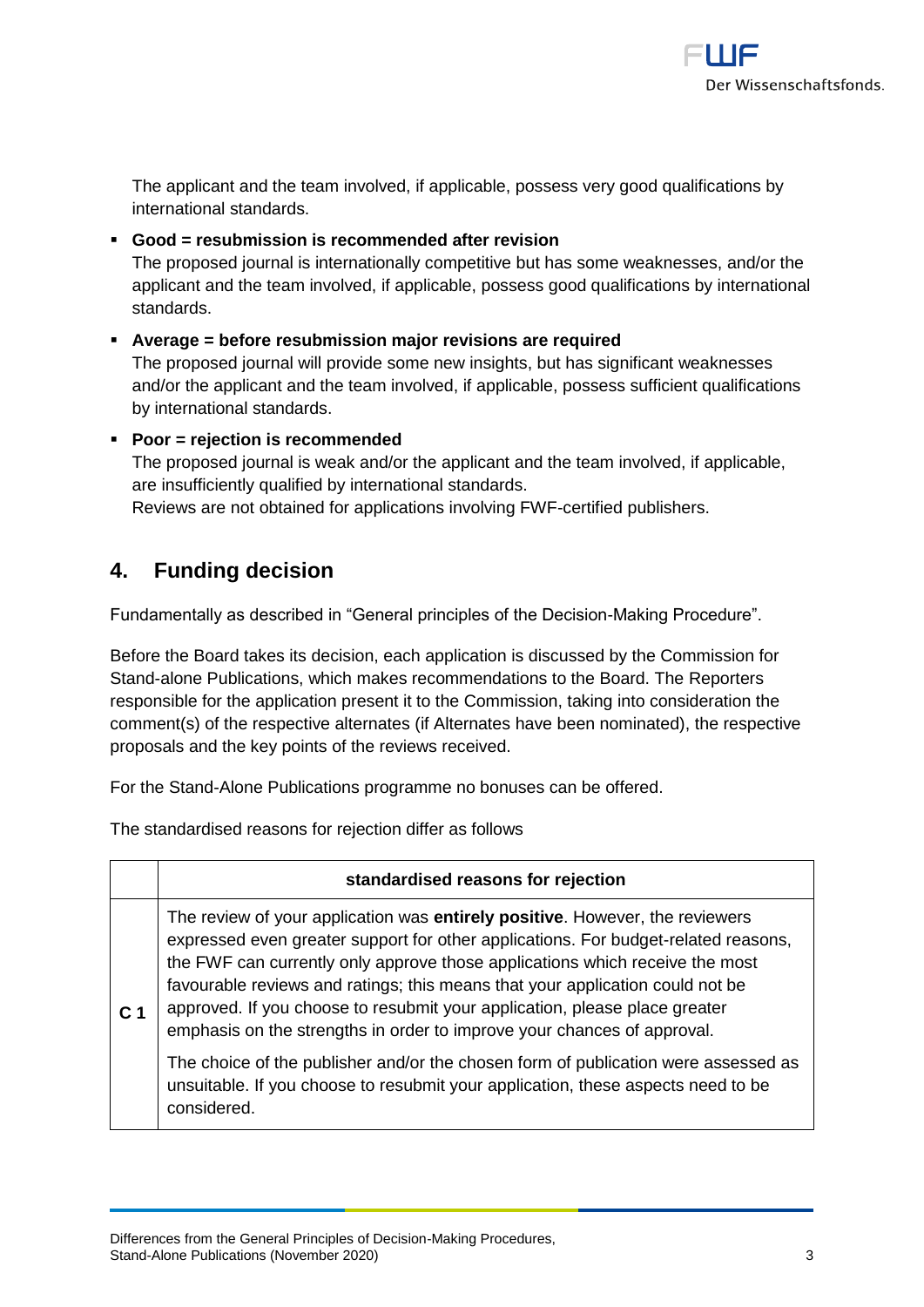

|                | standardised reasons for rejection                                                                                                                                                                                                                                                                                                                                                                                                                                                                                                                                                                                               |
|----------------|----------------------------------------------------------------------------------------------------------------------------------------------------------------------------------------------------------------------------------------------------------------------------------------------------------------------------------------------------------------------------------------------------------------------------------------------------------------------------------------------------------------------------------------------------------------------------------------------------------------------------------|
| C <sub>2</sub> | The review of your application was <b>predominantly positive</b> . However, there were<br>several minor points of criticism in the review, and the reviewers expressed even<br>greater support for other applications. For budget-related reasons, the FWF can<br>currently only approve those applications which receive the most favourable reviews<br>and ratings; this means that your application could not be approved. If you choose<br>to resubmit your application, please place greater emphasis on the strengths and<br>take the reviewer's suggestions into account in order to improve your chances of<br>approval. |
|                | The choice of the publisher and/or the chosen form of publication were assessed as<br>unsuitable. If you choose to resubmit your application, these aspects need to be<br>considered.                                                                                                                                                                                                                                                                                                                                                                                                                                            |
| C <sub>3</sub> | The review of your application was largely positive. However, there were a number<br>of points of criticism in the review, meaning that your application cannot be<br>approved in its current form. If you choose to resubmit your application, please focus<br>on the strengths and take the reviewer's comments and suggestions into account<br>visibly and in a transparent manner.                                                                                                                                                                                                                                           |
|                | The choice of the publisher and/or the chosen form of publication were assessed as<br>unsuitable. If you choose to resubmit your application, these aspects need to be<br>considered.                                                                                                                                                                                                                                                                                                                                                                                                                                            |
| C <sub>4</sub> | The review of your application was partly positive. However, there were numerous<br>points of criticism in the review, meaning that a substantial revision or re-orientation<br>is necessary in order to be eligible for funding. If you choose to resubmit your<br>application, please take the reviewer's comments and suggestions into account<br>visibly and in a transparent manner.                                                                                                                                                                                                                                        |
|                | The choice of the publisher and/or the chosen form of publication were assessed as<br>unsuitable. If you choose to resubmit your application, these aspects need to be<br>considered.                                                                                                                                                                                                                                                                                                                                                                                                                                            |